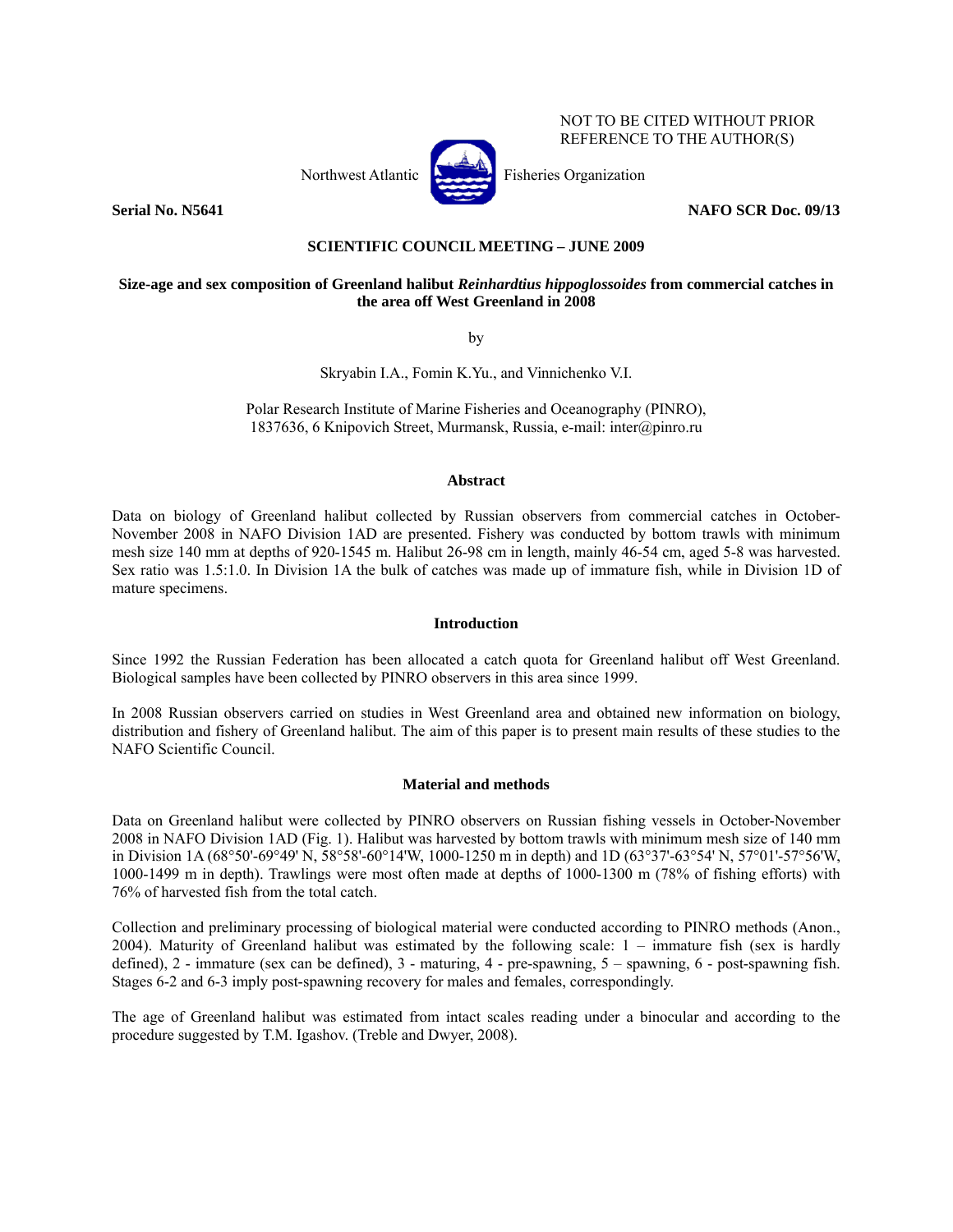Studies made during all period:

- measurements of the body length 14405;
- sex and maturity determinations 3227;
- age readings 455.

## **Results**

### *Size-age composition*

In Division 1A catches were made up of halibut 28-82 cm in length; males 42-51 cm and females 46-50 cm were prevalent (Fig. 2A). Most large fish distributed at 1100-1199 m depths, in deeper and shallower depths smaller halibut were caught (Fig. 3).

In Division 1D the size composition of halibut comprised fish 26-98 cm in length. Males 49-53 cm and females 50- 55 cm in length were predominant (Fig. 2B). Fish trended to have a decreased length with increase in depth of trawling (Fig. 4).

In the area off West Greenland as a whole halibut 26-98 cm in length were caught. The most numerous size group of males was  $48-52$  cm, one of females  $-48-55$  cm (Fig. 2C).

In Division 1A catches were made up of males aged 3-14 mostly 5-6 year-olds and females aged 4-16 mostly 5-7 year-olds (Fig. 5A).

In Division 1D males aged 3-12 were fished with prevalent specimens aged 8-9. The age of females was 3-21 years with 12-13 year-olds being predominant (Fig. 5B).

In West Greenland, as a whole, males aged 5-8 were prevalent in catches as well as females aged 6-9 and 12-13 (Fig. 5C).

### **Size composition and maturity**

In Division 1A and 1D sex ratio was 1.2:1 and 1.8:1, correspondingly, the total males-females ratio in the area studied was 1.5:1 (Fig. 6).

In Division 1A the bulk of catches was formed by immature specimens: 79.3% of males and 93.2% of females (Fig. 7A). In Division 1D the portion of immature fishes was lower: 21.7% for males and 68.8% for females (Fig. 7B).

In both Divisions 1A and 1D most of mature specimens had ripening gonads (Fig. 8). Moreover, pre-spawning specimens were observed to a small extent (1,3%) in Division 1D (Fig. 8).

### **References**

Anon. 2004. Instructions and methodical guidelines on collection and processing of biological information in the seas of the European North and North Atlantic.  $2^{nd}$  edition. Moscow, VNIRO Press. 300 pp.

Treble, M.A., and Dwyer. K.S. 2008. Report of the Greenland Halibut (*Reinhardtius hippoglassoides*). Age Determination Workshop. NAFO Scientific Council Studies. No. 41. 90 pp.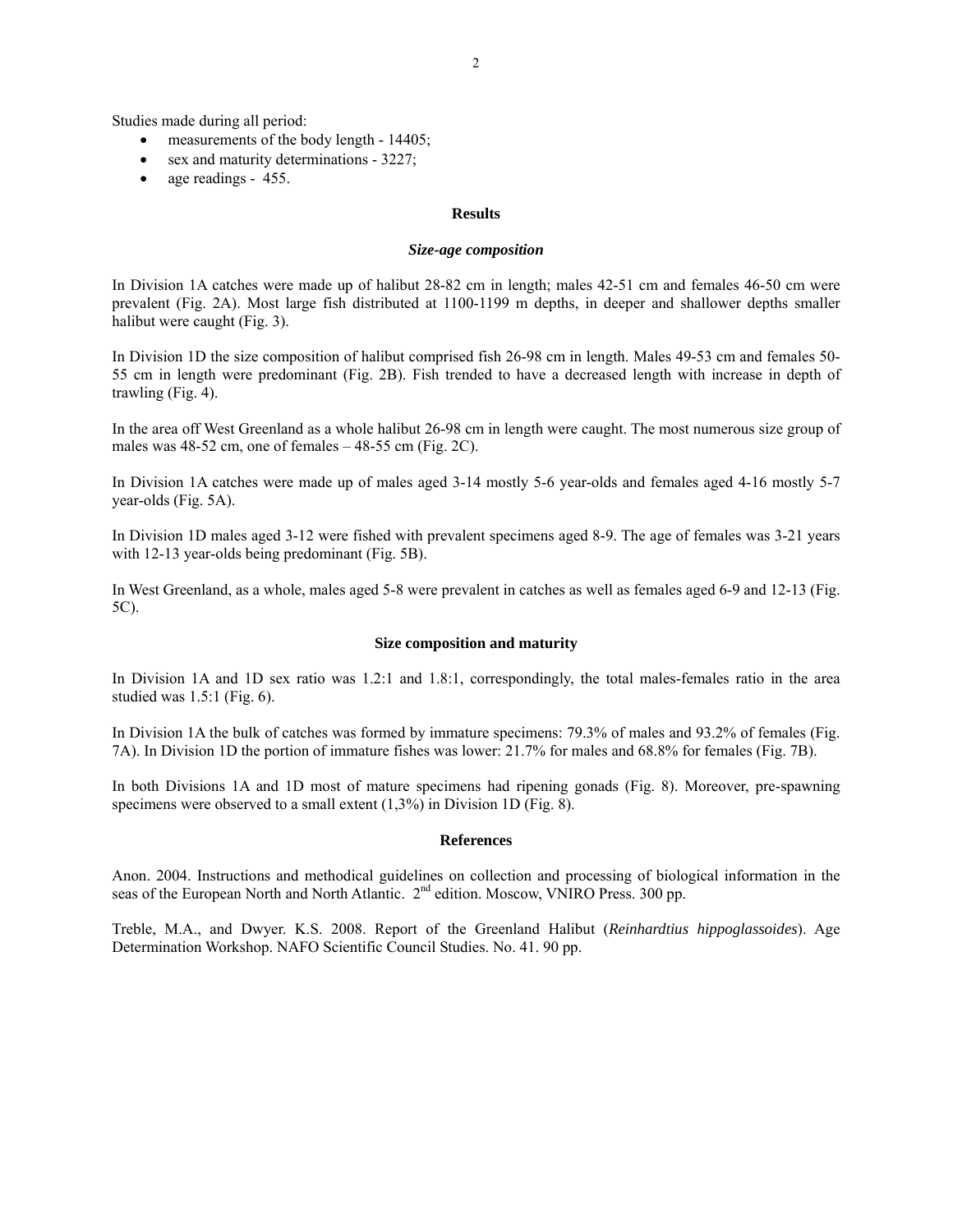

Fig. 1. Location of Russian trawlers during Greenland halibut target fishery in the West Greenland in 2008.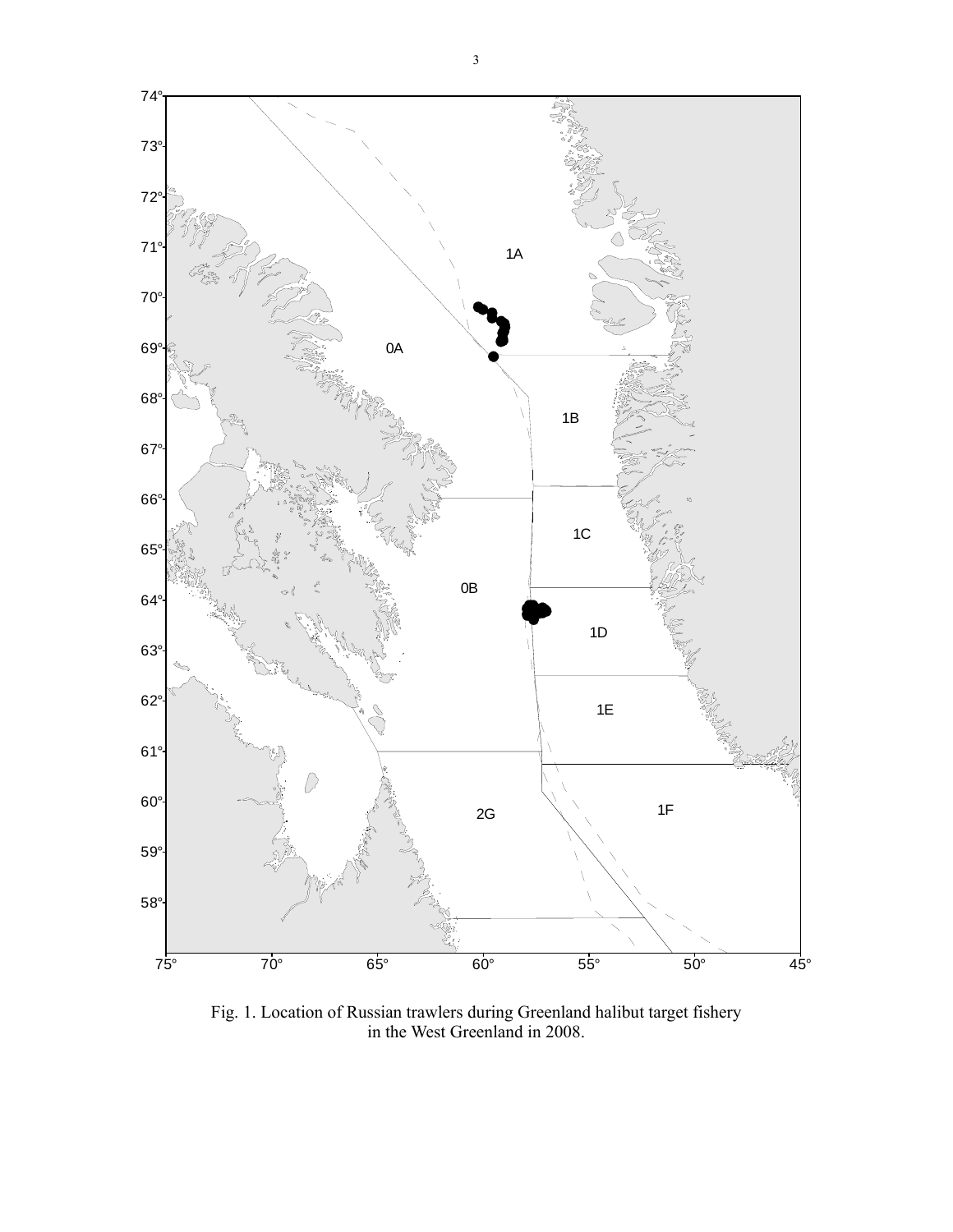

Fig. 2. Length distribution of Greenland halibut in Divs. 1AD in October-November 2008: A - Div. 1A, B - Div. 1D, C - Divs. 1AD.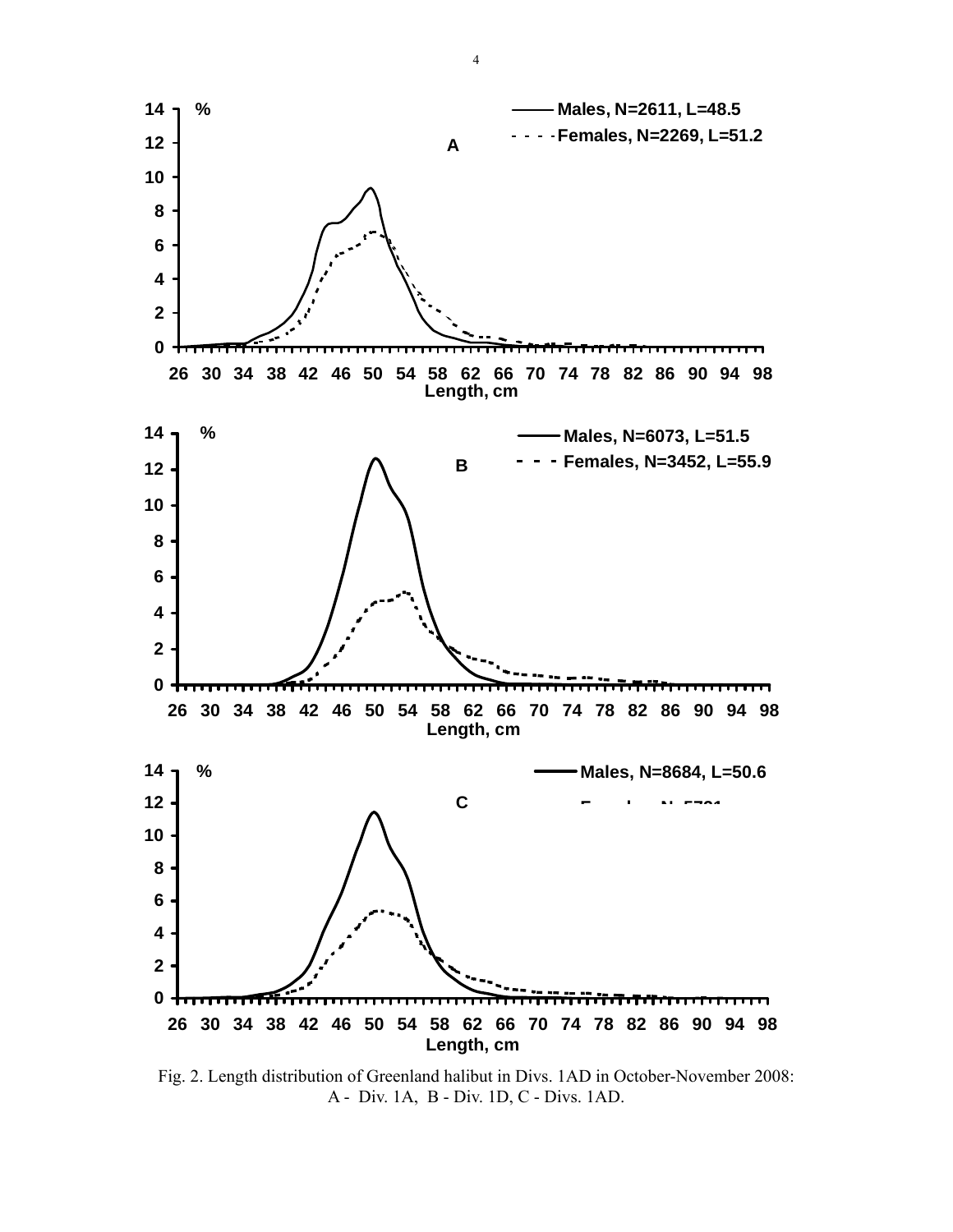

Fig. 3. Length distribution of Greenland halibut in Div. 1A by depth in October 2008.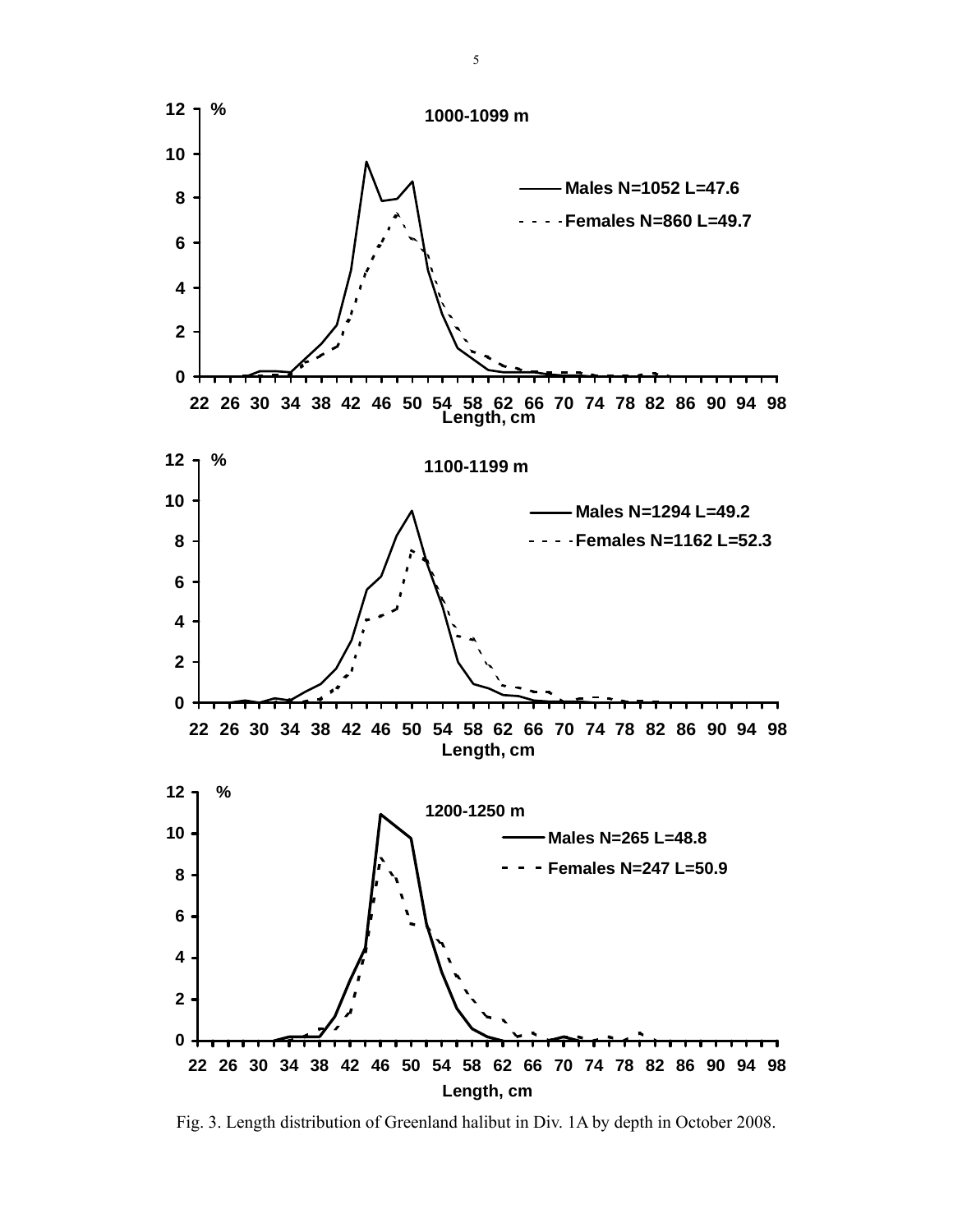

Fig. 4. Length distribution of Greenland halibut in Div. 1D by depth in October-November 2008.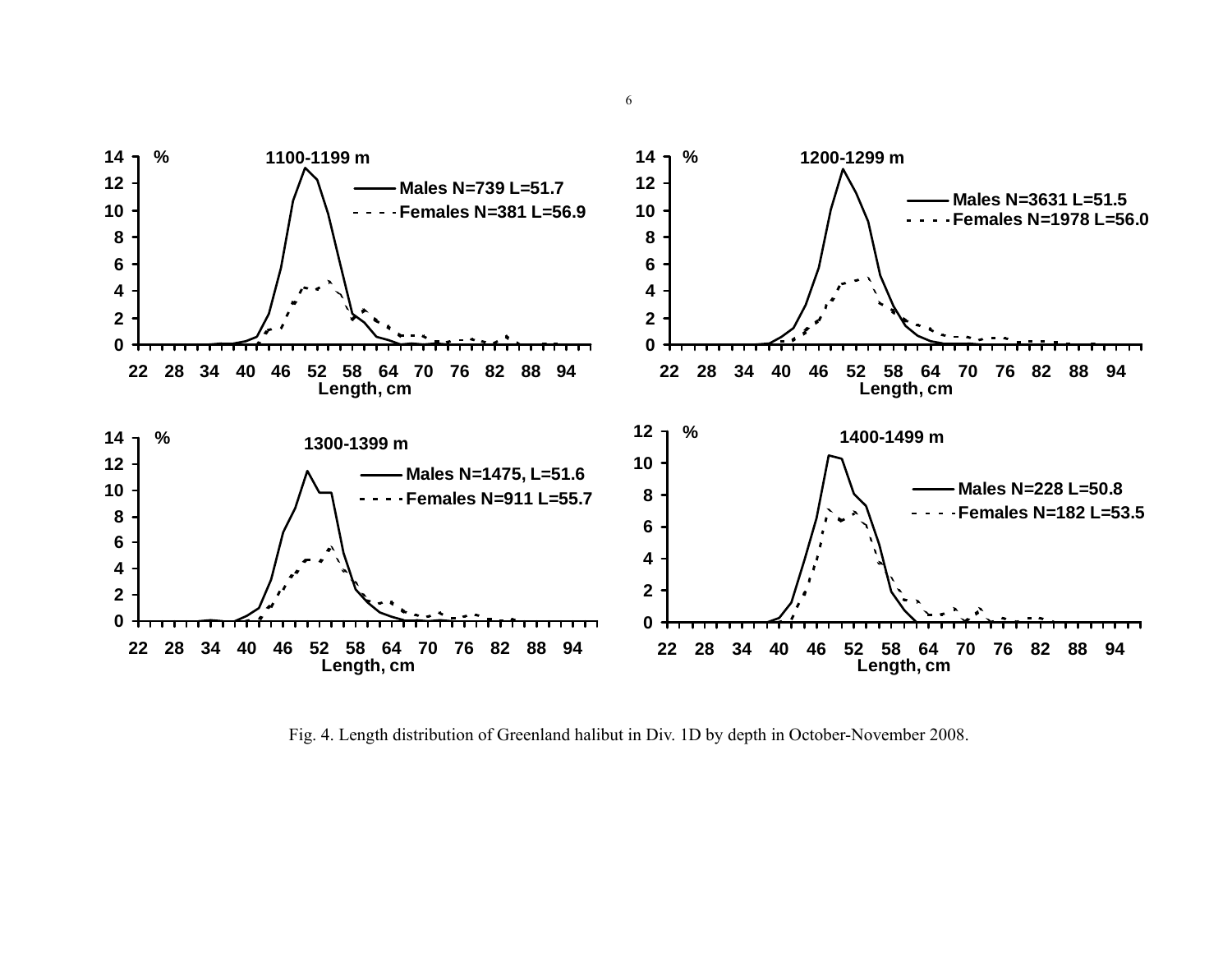

Fig. 5. Greenland halibut age composition from trawl catches in Divs. 1AD in October-November 2008: A - Div. 1A, B - Div. 1D, C - Divs. 1AD.

7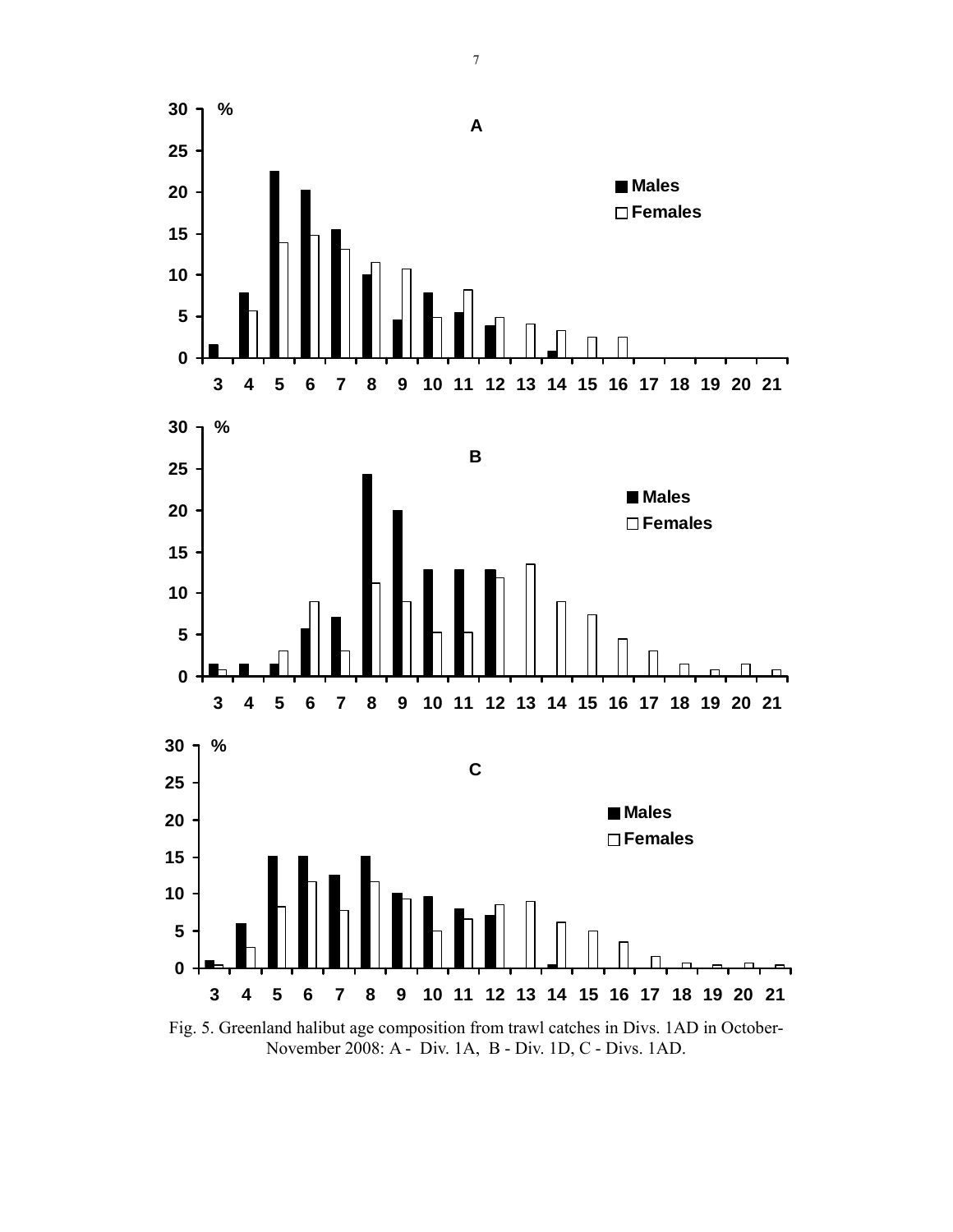

Fig. 7. Percentage of mature Greenland halibut in Divs. 1AD in October-November 2008. А – males, В – females.